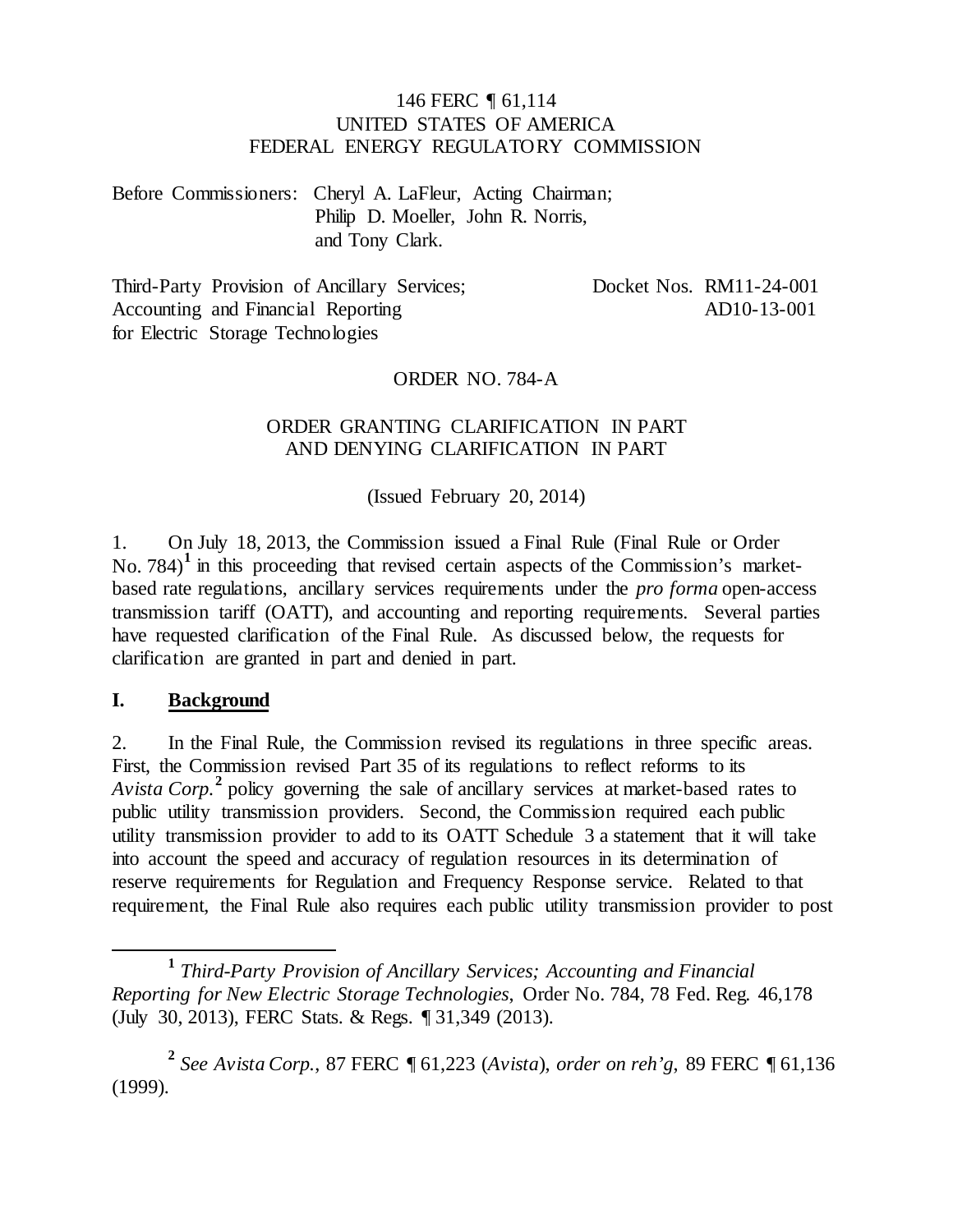certain Area Control Error (ACE) data on its open access same-time information system (OASIS) as described in the Final Rule. Third, the Commission revised the accounting and reporting requirements under its Uniform System of Accounts for public utilities and licensees and its forms, statements, and reports contained in FERC Form No. 1, Annual Report of Major Electric Utilities, Licensees and Others, FERC Form No. 1-F, Annual Report for Nonmajor Public Utilities and Licensees, and FERC Form No. 3-Q, Quarterly Financial Report of Electric Utilities, Licensees, and Natural Gas Companies, to better account for and report transactions associated with the use of energy storage devices in public utility operations.

3. Edison Electric Institute (EEI), Powerex Corporation (Powerex), WSPP Inc. (WSPP), and Southern California Edison Company (SCE) submitted requests for clarification. The Commission grants the clarification in part and denies clarification in part as discussed below.

## **II. Discussion**

# **A. Ancillary Service Market-Based Rate Issues**

## **1. Final Rule**

4. In Order No. 784, the Commission established that sellers found to lack market power in a geographic market, and which are granted market-based rate authority to make sales of energy and capacity, will also be granted market-based rate authority for sales of Energy Imbalance and Generator Imbalance services to public utility transmission providers within the same balancing authority area, or to public utility transmission providers in different balancing authority areas, if those areas allow transmission customers to modify or create transmission schedules within the hour.<sup>[3](#page-1-0)</sup>

5. In addition, the Commission determined that it will allow third-party sellers passing existing market power screens for energy and capacity to sell Operating Reserve-Spinning and Operating Reserve-Supplemental services at market-based rates to a public utility transmission provider within the same balancing authority area, or to a public utility transmission provider in a different balancing authority area, if within-hour transmission scheduling practices in those areas support the delivery of operating reserve resources from one balancing authority area to another.**[4](#page-1-1)** The Commission stated that its approach for market-based rate sales of operating reserves differs slightly from the reforms adopted for sales of imbalance services and implemented a requirement for potential sellers of operating reserves to explain in their market-based rate applications

<span id="page-1-1"></span>**<sup>4</sup>** *Id.* PP 54, 57.

<span id="page-1-0"></span>**<sup>3</sup>** Order No. 784, FERC Stats. & Regs. ¶ 31,349 at P 41.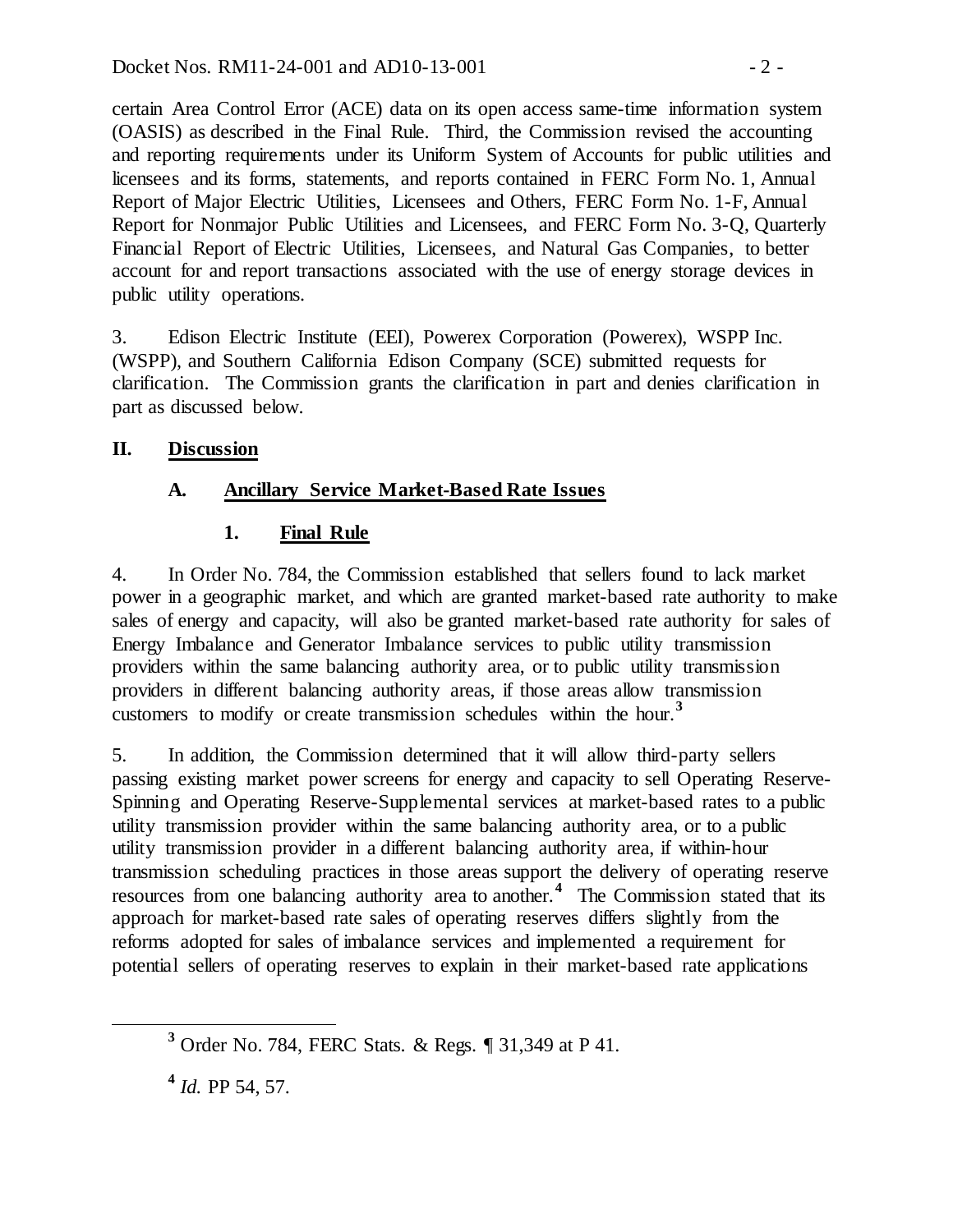for such authority how the scheduling practices in their region support the use of operating reserves. **[5](#page-2-0)**

6. In Order No. 784, the Commission also determined that it will allow applicants to engage in market-based rate sales of ancillary services to a public utility that is purchasing ancillary services to satisfy its own OATT requirements where the sale is made pursuant to a competitive solicitation meeting certain requirements.<sup>[6](#page-2-1)</sup> The Commission stated that there may be multiple methods of demonstrating adequate competitiveness and the Commission will review such proposals on a case-by-case basis. The Commission explained that this demonstration must be made through a filing under section 205 of the Federal Power Act,<sup>[7](#page-2-2)</sup> submitted by the seller to the Commission prior to commencement of service under the third-party ancillary service sales agreement that results from the competitive solicitation and the third-party seller will need to submit both the actual sales agreement and a narrative description of how the buyer's competitive solicitation meets the requirements of the Final Rule. **[8](#page-2-3)**

# **2. Requests for Clarification**

7. WSPP seeks clarification as to whether the intra-hour transmission scheduling required to permit sales of imbalance services and operating reserve services under existing market-based rate authority must be the 15-minute scheduling required by Order No. 764,**[9](#page-2-4)** or whether less frequent scheduling changes (e.g., every 30 minutes) would suffice.<sup>[10](#page-2-5)</sup> Similarly, Powerex seeks clarification that market-based rate sales of Energy Imbalance and Generator Imbalance services may be made in any balancing authority area that permits intra-hour schedule changes and is willing to take dispatch of energy intra-hour for ancillary services, even if the relevant balancing authority has not yet formally implemented the specific form of intra-hour scheduling required in Order No. 764.**[11](#page-2-6)**

<span id="page-2-0"></span>**<sup>5</sup>** *Id*. P 58.

**<sup>6</sup>** *Id*. PP 99-101.

**<sup>7</sup>** 16 U.S.C. § 824d (2012).

**<sup>8</sup>** Order No. 784, FERC Stats. & Regs. ¶ 31,349 at P 101.

<span id="page-2-6"></span><span id="page-2-5"></span><span id="page-2-4"></span><span id="page-2-3"></span><span id="page-2-2"></span><span id="page-2-1"></span>**<sup>9</sup>** *Integration of Variable Energy Resources*, Order No. 764, FERC Stats. & Regs. ¶ 32,331 at P 91, *order on reh'g*, Order No. 764-A, 141 FERC ¶ 61,232 (2012).

**<sup>10</sup>** WSPP Request for Clarification at 4-5.

**<sup>11</sup>** Powerex Request for Clarification at 5.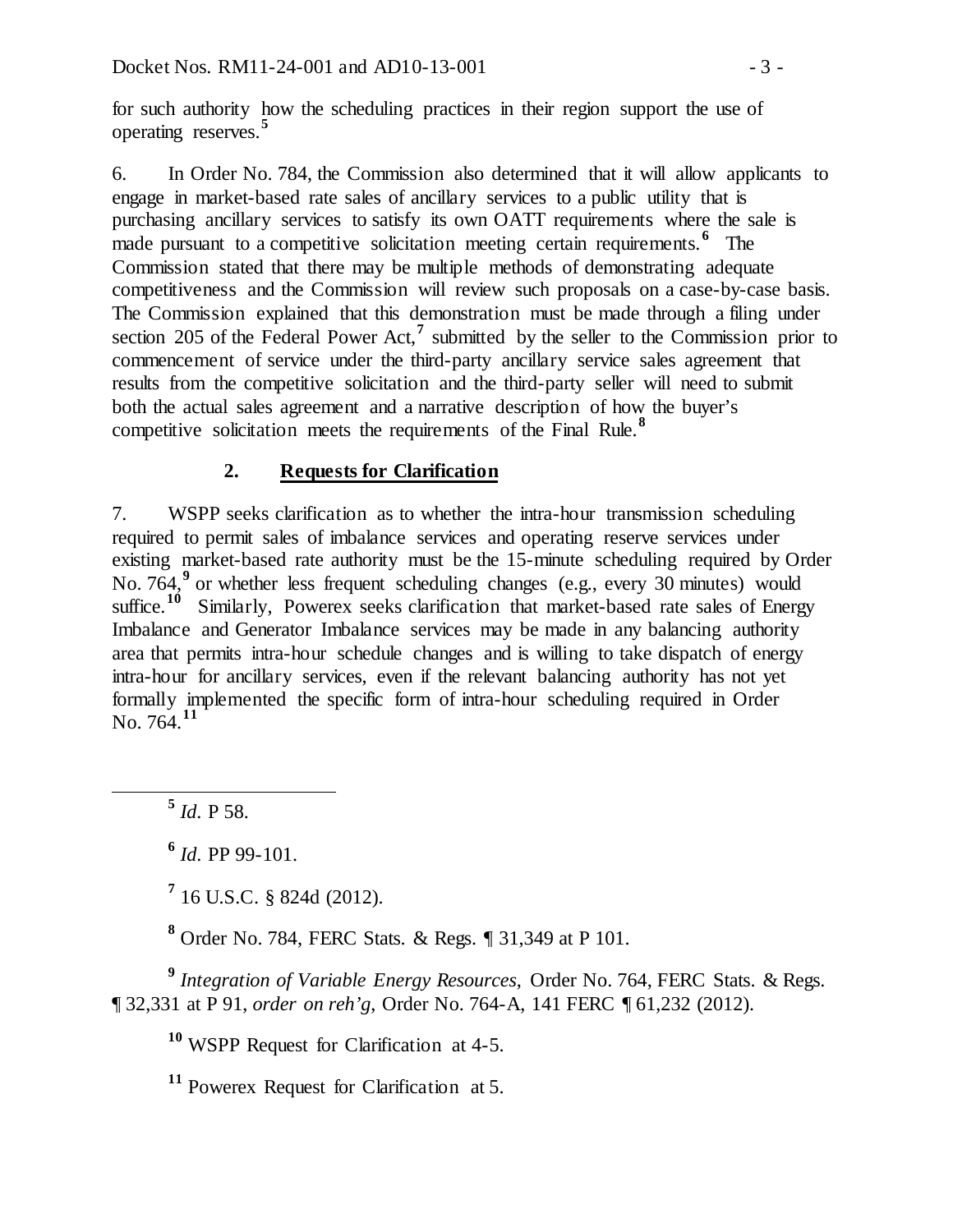8. Powerex seeks clarification as to whether the section 205 filing requirement to demonstrate adequate competitiveness would apply only to sales of ancillary services that the Commission did not otherwise authorize in Order No. 784 or to sales of all ancillary services that a public utility transmission provider seeks to procure through a competitive solicitation. Powerex contends that additional clarification is needed on this point to ensure that potential third-party suppliers of ancillary services are fully aware of their section 205 filing obligations.

9. Powerex argues that the section 205 filing requirement should be limited to sales of those ancillary services not otherwise authorized in Order No. 784 and therefore would not apply to market-based rate sales of Energy Imbalance, Generator Imbalance, or operating reserves where transmission providers have adopted adequate scheduling practices, or to sales of Regulation and Frequency Response at prices below the transmission provider's OATT rate for such services. Powerex argues that, otherwise, the Commission may unnecessarily burden third-party sales of these services and deter the development of competitive ancillary services markets.

10. Powerex also notes that in the Final Rule, the Commission stated that "sales of Energy Imbalance and Generator Imbalance services to entities other than a public utility transmission provider remain authorized under *Avista*."**[12](#page-3-0)** Powerex requests that the Commission clarify this statement. In particular, Powerex states that its understanding of the Commission's *Avista* restrictions on market-based rate sellers' authorizations to make third-party ancillary services sales is that those restrictions do not apply to "non-public utility" transmission providers, such as U.S. government-owned entities that are exempted from the definition of "public utility" under section 201(f) of the Federal Power Act.<sup>[13](#page-3-1)</sup> Rather, Powerex submits, the restrictions set forth in *Avista* apply only to "public utility" transmission providers, and thus any ancillary services sales to non-public utilities do not require separate authorization from the Commission.

11. Powerex states that to eliminate uncertainty, if any, particularly in view of the large number of non-public utility transmission providers in the West, Powerex requests that the Commission confirm that the restrictions do not apply to third-party ancillary services sales to non-public utility transmission providers.<sup>1</sup>

## **3. Commission Determination**

<span id="page-3-0"></span>12. With respect to sales of Energy Imbalance and Generator Imbalance services, we clarify that any intra-hour transmission scheduling practice would be sufficient to meet

**<sup>12</sup>** *Id*. at 11 (citing Order No. 784, FERC Stats. & Regs. ¶ 31,349 at n.48).

<span id="page-3-1"></span>**<sup>13</sup>** 16 U.S.C. § 824(f).

<span id="page-3-2"></span>**<sup>14</sup>** Powerex Request for Clarification at 11.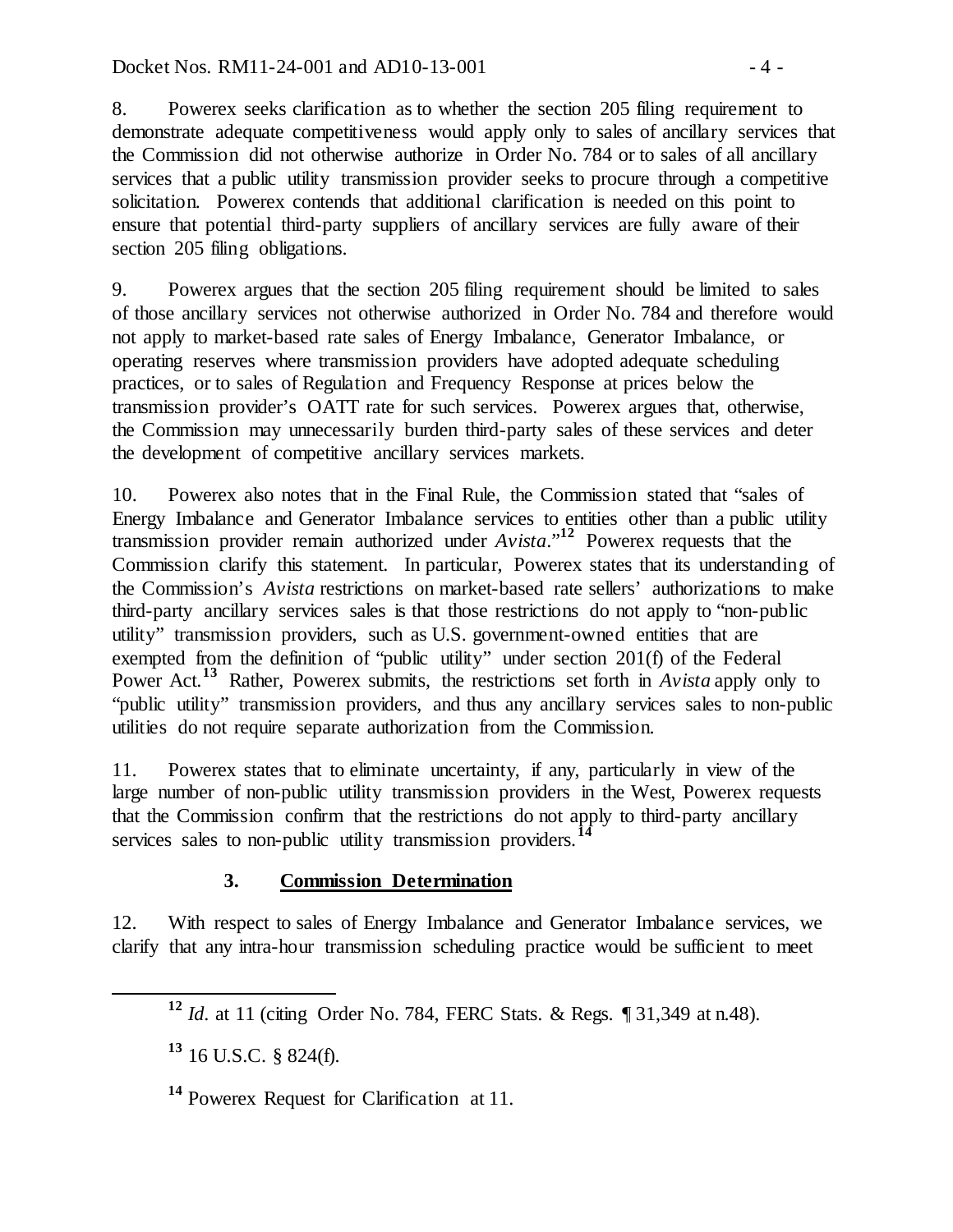Order No. 784's new requirements. As discussed in Order No. 784, under the *pro forma* OATT, imbalances are calculated on an hourly basis, which means that any resources capable of delivery within the hour can compete to provide these services.**[15](#page-4-0)** Accordingly, all resources within a relevant geographic market that permits intra-hour transmission scheduling can compete to provide Energy Imbalance and Generator Imbalance services. This would hold true both for the 15-minute transmission scheduling required by Order No. 764, and for other intra-hour transmission scheduling intervals such as 30-minute scheduling.

13. We note that, while Powerex requested this clarification only with respect to Energy Imbalance and Generator Imbalance services, WSPP also requested this clarification with respect to operating reserve services.<sup>[16](#page-4-1)</sup> This clarification does not apply to operating reserve services. As discussed in Order No. 784,**[17](#page-4-2)** Operating Reserve-Spinning service is defined in the *pro forma* OATT as being provided by resources that are available immediately and Operating Reserve-Supplemental service is defined in the *pro forma* OATT as being provided by resources that are available within a short period of time. Both of these requirements may be more stringent than the intra-hour requirement associated with imbalance services. For this reason, Order No. 784 placed a burden on potential sellers of Operating Reserve-Spinning and Operating Reserve-Supplemental services to satisfactorily explain in their market-based rate applications how the particular transmission scheduling practices in their regions support the use of operating reserves.**[18](#page-4-3)** Rather than attempt to prejudge what hypothetical transmission scheduling practices might support the use of operating reserves across multiple balancing authority areas, we believe it is more appropriate to leave that burden on potential sellers of operating reserve services at this time. However to aid the industry, we will provide additional discussion of our concerns in this regard.

14. The Commission's intent is to allow potential sellers to use the existing market power screens applicable to sales of energy and capacity to also demonstrate lack of market power for sales of operating reserves, preferably without significant modification to those screens. Those screens incorporate a default geographic market that reflects imports from first-tier balancing authority areas up to the study area's simultaneous transmission import limit under an assumption that first-tier resources face no significant barriers to competing with resources in the home balancing authority area. For this to be true with respect to operating reserves, transmission scheduling practices must support

<span id="page-4-0"></span>**<sup>15</sup>** *Id*. P 36.

<span id="page-4-1"></span>**<sup>16</sup>** WSPP Request for Clarification at 5.

<span id="page-4-2"></span>**<sup>17</sup>** Order No. 784, FERC Stats. & Regs. ¶ 32,331 at P 58.

<span id="page-4-3"></span>**<sup>18</sup>** *Id.*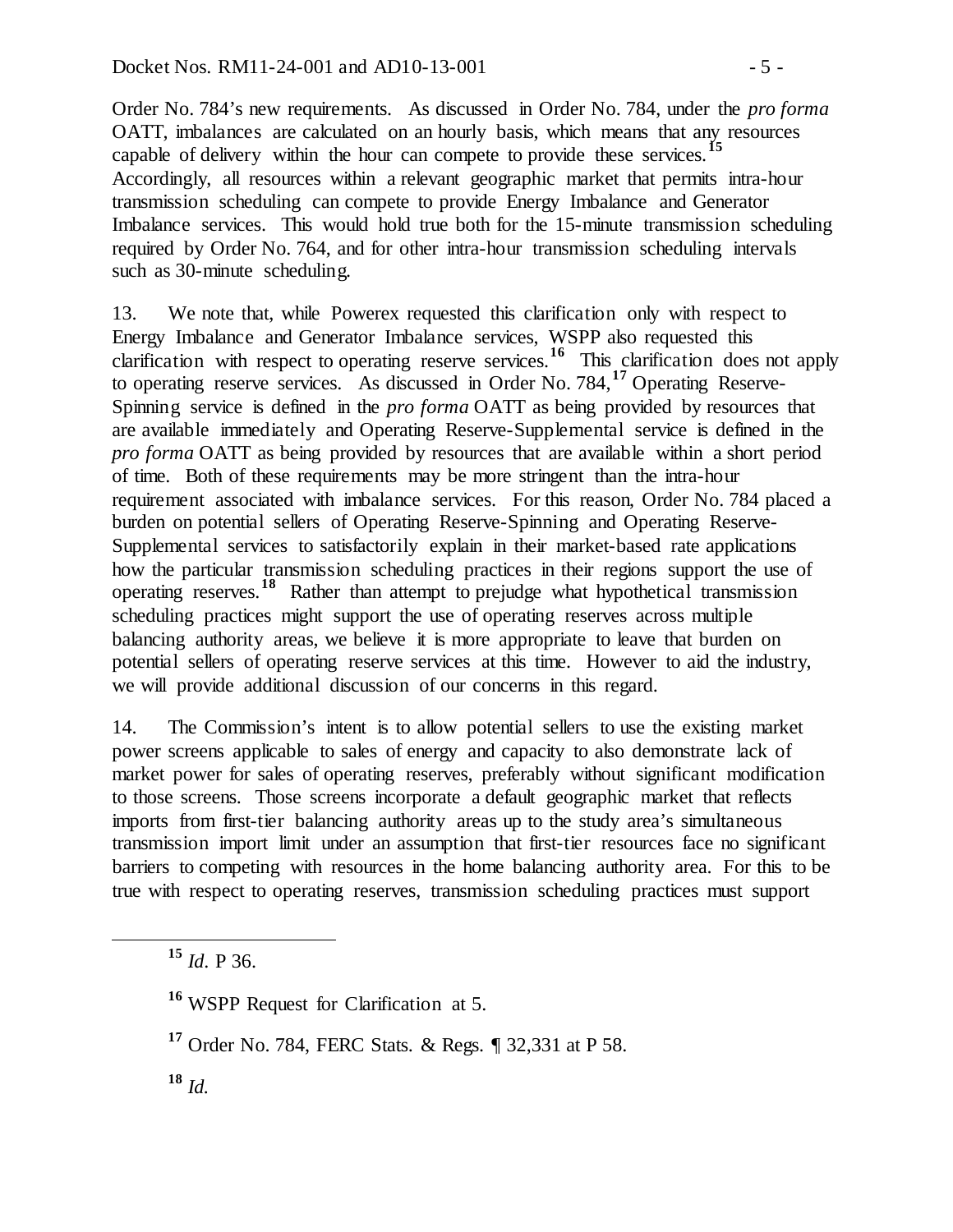the ability of a first-tier resource to respond to dispatch needs in a neighboring balancing authority area in the time frame required by the operating reserve service at issue.

15. Unlike energy, capacity, or imbalance services, Operating Reserve-Spinning is defined in the OATT as available to serve load "immediately" in the event of a contingency. Accordingly, for a seller to be able to rely on the existing market power screens without modification to demonstrate lack of market power for sales of Operating Reserve-Spinning, the applicant would need to show among other things that resources in first-tier balancing authority areas can change their output "immediately" in response to a contingency in the home balancing area. A sufficient showing on this issue should include a detailed discussion of how the transmission scheduling practices or other protocols in the region permit that level of response. Similarly, for sales of Operating Reserve-Supplemental, a seller should show how the transmission scheduling practices or other protocols in its region permit a unit in one balancing authority area to respond within a "short period of time" to contingencies in the home balancing authority area.

16. The Commission also grants the clarification requested by Powerex regarding filing requirements. The section 205 filing requirement for sales of ancillary services made pursuant to a competitive solicitation applies only to sales not otherwise authorized in Order No. 784. We agree that it would be somewhat redundant to require sellers to make the section 205 filing for ancillary service sales that already are authorized under their market-based rate tariff.

17. We further grant Powerex's request for clarification that the *Avista* restrictions do not apply to non-public utilities. In *Avista*, the Commission concluded that third party ancillary service sellers that cannot perform a market power study should be allowed to sell ancillary services at flexible rates except in certain specified circumstances.<sup>[19](#page-5-0)</sup> The Commission stated that it would not apply this approach to sales of ancillary services by a third-party supplier in the following situations: (1) sales to an RTO or an ISO, which has no ability to self-supply ancillary services but instead depends on third parties;<sup>[20](#page-5-1)</sup> (2) sales to a traditional franchised public utility affiliated with the third-party supplier, or sales where the underlying transmission service is on the system of the public utility affiliated with the third-party supplier; and (3) sales to a public utility who is purchasing ancillary services to satisfy its own OATT requirements to offer ancillary services to its own customers.**[21](#page-5-2)** Thus, sales to non-public utility transmission providers were not

**<sup>21</sup>** *Id.* at n.12.

**<sup>19</sup>** *Avista*, 87 FERC ¶ 61,223 at 61,883.

<span id="page-5-2"></span><span id="page-5-1"></span><span id="page-5-0"></span>**<sup>20</sup>** Subsequently, as the Commission recognized in Order No. 697, most RTOs and ISOs developed formal ancillary service markets, thus rendering this component of the *Avista* policy largely superfluous. *See* Order No. 697, FERC Stats. & Regs. ¶ 31,252 at n.1194 and P 1069.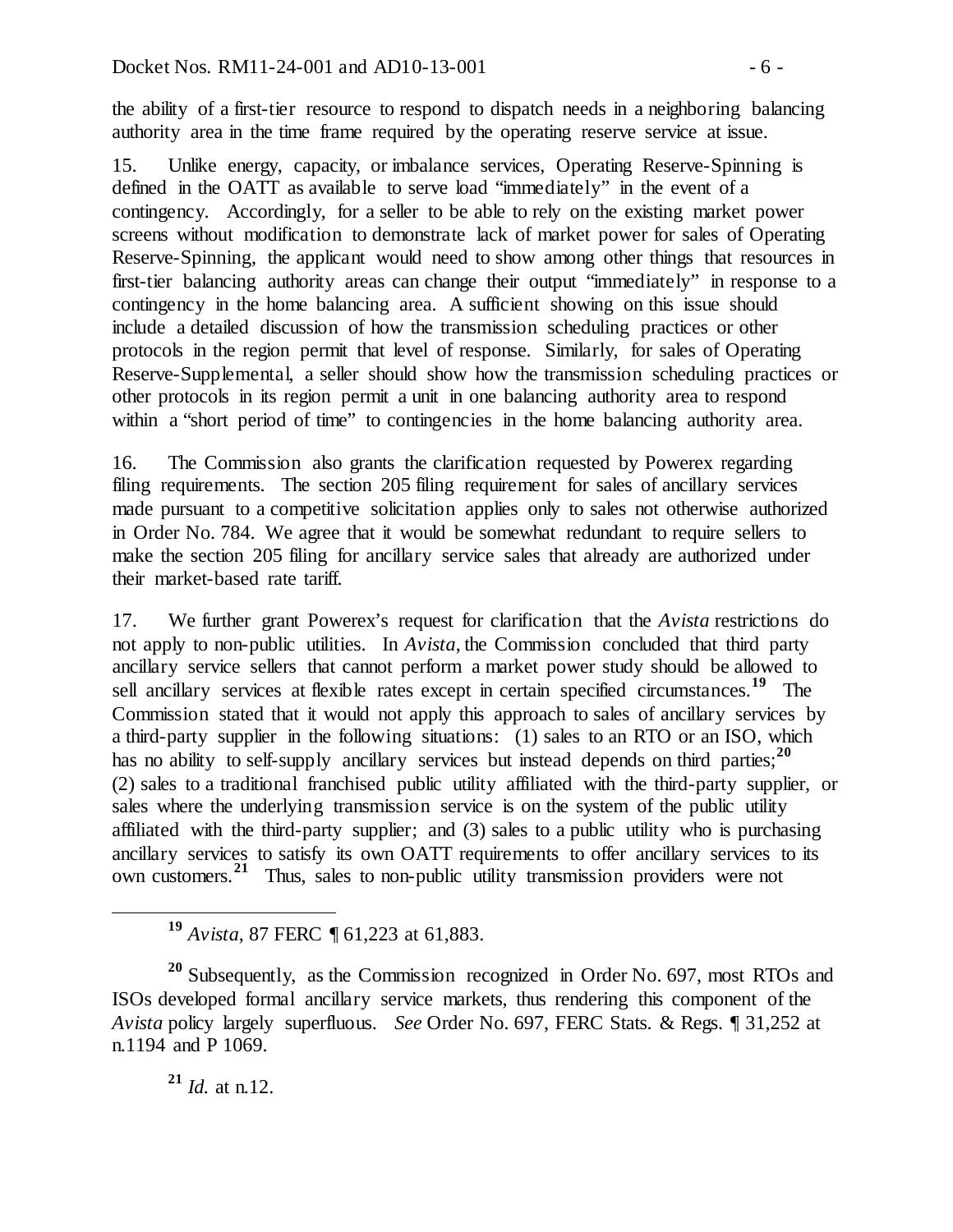subject to the preceding *Avista* restrictions. By noting in the Final Rule that "sales of Energy Imbalance and Generator Imbalance services to entities other than a public utility transmission provider remain authorized under *Avista*," the Commission did not intend to alter the *Avista* policy as it relates to sales to "non-public utility" transmission providers.

## **B. Regulation Reserve Transparency and Self-Supply Issues**

# **1. Final Rule**

18. In Order No. 784, the Commission concluded that reforms were necessary to address the potential for undue discrimination against transmission customers choosing to self-supply Regulation and Frequency Response, including through purchases from thirdparties. The Commission instituted a requirement that each public utility transmission provider add to its OATT Schedule 3 a statement that it will take into account the speed and accuracy of regulation resources in its determination of reserve requirements for Regulation and Frequency Response service, including as it reviews whether a selfsupplying customer has made "alternative comparable arrangements" as required by the Schedule. This statement will also acknowledge that, upon request by the self-supplying customer, the public utility transmission provider will share with the customer its reasoning and any related data used to make the determination of whether the customer has made "alternative comparable arrangements." To aid the transmission customer's ability to make an "apples-to-apples" comparison of regulation resources, Order No. 784 also requires each public utility transmission provider to post on OASIS historical oneminute and 10-minute ACE data as described in the Final Rule for the most recent calendar year, and update this posting once per year.**[22](#page-6-0)**

19. The Commission concluded that with this information, a transmission customer will be in a position to demonstrate to the public utility transmission provider that the resource(s) it selects for self-supply are comparable to those of the public utility transmission provider. The Commission stated that acknowledging the speed and accuracy of the resources used to provide this service will help to ensure that self-supply requirements of the public utility transmission provider do not unduly discriminate by requiring customers to procure a different amount of regulation reserves than the particular speed and accuracy characteristics of the resources in question justify (i.e., to be comparable, a customer self-supply arrangement that relies on slower, less accurate resources than those of the public utility transmission provider might require a larger reserve requirement than would a purchase from the transmission provider and a customer's self-supply arrangement that relies on faster, more accurate resources than

<span id="page-6-0"></span>**<sup>22</sup>** Order No. 784, FERC Stats. & Regs. ¶ 32,331 at PP 3-4.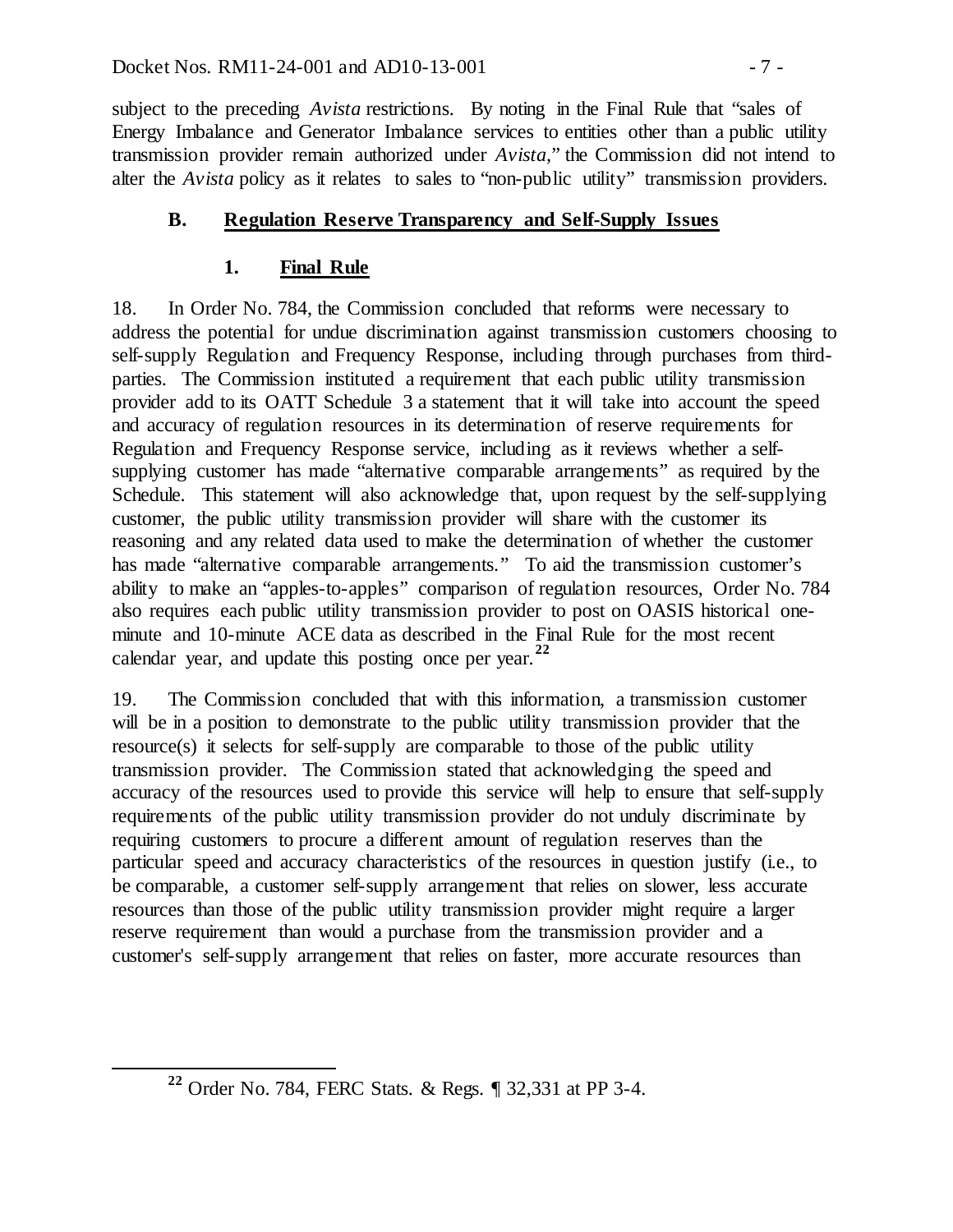those of the public utility transmission provider should entail a smaller reserve requirement than would a purchase from the transmission provider).<sup>[23](#page-7-0)</sup>

#### **2. Requests for Clarification**

20. Powerex states that it strongly supports the Commission's efforts to encourage self-supply arrangements. However, Powerex states that it is aware of certain situations in which transmission providers have attempted to limit customers' abilities to selfsupply through imposing charges on customers who seek to do so, proposing an all-ornothing approach to self-supply that requires self-supplying customers to supply 100 percent of their reserve obligations or to procure all reserves from the transmission provider, and in one circumstance, establishing an outright cap on the amount of reserves a customer may self-supply. Powerex states that it understands and supports transmission providers' need to require customers to elect to self-supply for a specified term (e.g., one year) to ensure that customers do not attempt to "cherry-pick" and self-supply in hours or seasons when market prices are low, and switch back to taking service from the transmission provider when market prices are higher. However, Powerex requests the Commission to clarify that transmission providers may not limit the quantity a customer may self-supply, absent verifiable operational reasons for doing so. Powerex also requests the Commission to clarify that transmission providers may not require selfsupplying customers to supply a greater quantity of reserves than what is required if the reserves are procured from the transmission provider under its OATT.

21. Powerex argues that absent these clarifications to customers' rights to self-supply, transmission providers may seek to limit self-supply options in the interest of maintaining their own ancillary services sales. Powerex argues that any such limits, without justifiable operational reasons, will undercut the reforms the Commission is attempting to accomplish in Order No. 784, act as a barrier to the development of fully competitive ancillary services markets, and may result in unjust and unreasonable ancillary services rates. EEI requests that the Commission clarify that the deadline for the requirement to post historical ACE data on the OASIS comports with the effective date for each transmission provider's revised OATT Schedule 3, that is, by February 25, 2014. EEI submits that this deadline would provide an initial 30 days from the effective date of Order No. 784 for tariff holders to file revised Schedule 3, and allow for a 60-day prior notice period (such that public utility transmission providers would be required to post their ACE data by February 25, 2014).**[24](#page-7-1)**

<span id="page-7-0"></span>**<sup>23</sup>** *Id.*

<span id="page-7-1"></span>**<sup>24</sup>** EEI Request for Clarification at 2.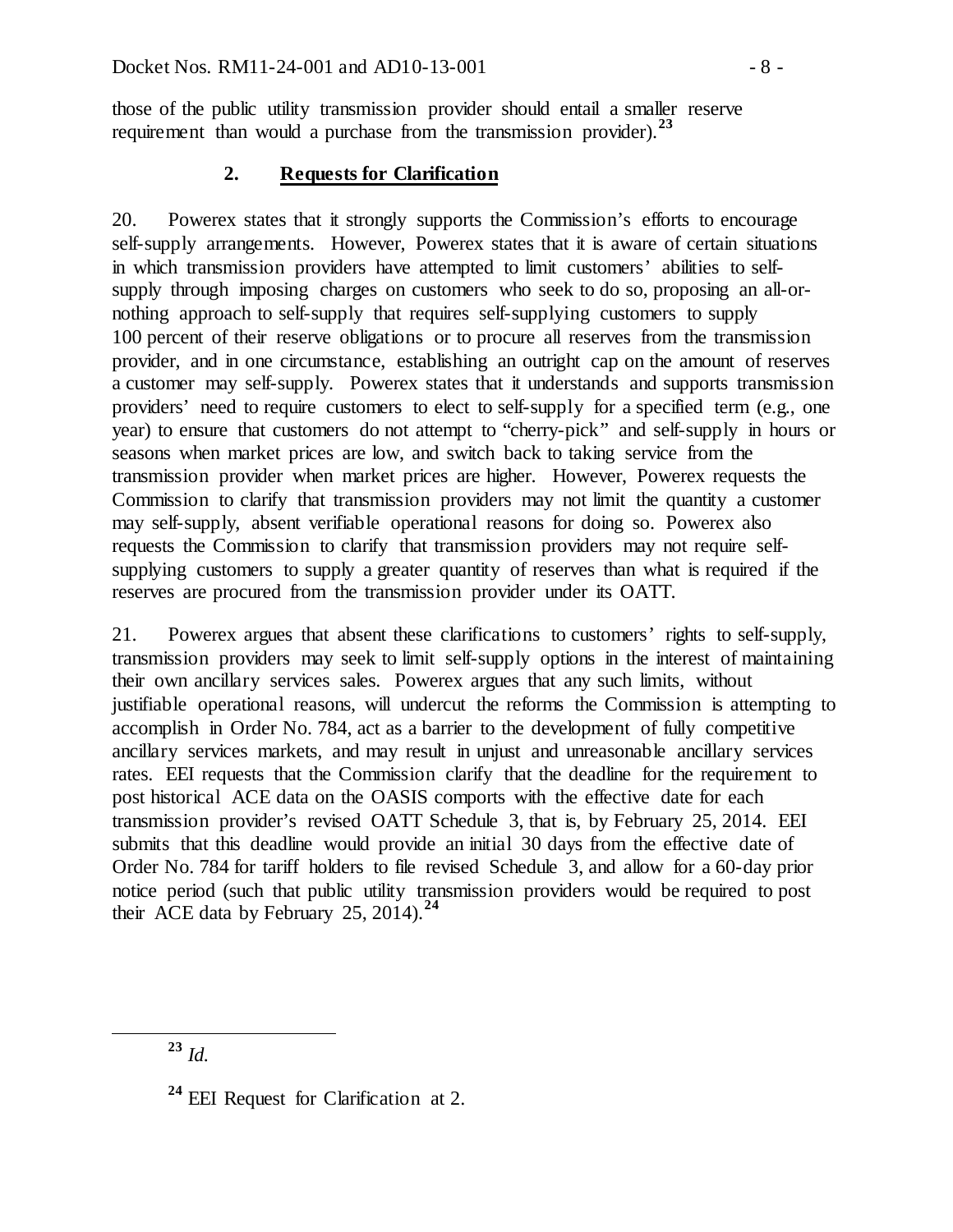22. EEI states that while there are several effective dates and deadlines indicated in the Final Rule, there is no date listed for the implementation of the ACE data posting. EEI argues that its members will be able to compile and post the required ACE data described in the Final Rule if the implementation date is the same as the effective date of the OATT Schedule 3 revisions. EEI submits that given that the ACE data posting requirement is provided hand in hand with the OATT Schedule 3 requirements, EEI believes that the Commission intended for these two new requirements to be implemented together, within the same timeframe. EEI therefore requests that the Commission clarify that, under the Final Rule, public utility transmission providers must make the required revision to OATT Schedule 3 and post historical one-minute and tenminute ACE data to OASIS within 90 days of the effective date of the Final Rule (i.e., allowing for the lapse of 30 days for tariff revisions to be filed, plus the required 60-day notice period for a tariff change to become effective.)**[25](#page-8-0)**

## **3. Commission Determination**

23. We grant Powerex's request in part and deny it in part. Nothing in Order No. 784 is intended to permit transmission providers to limit the quantity or percentage of total reserve obligations that a customer may self-supply, absent verifiable operational reasons for doing so, and we grant Powerex's requested clarification to that extent. Further, we note that there is nothing in the OATT limiting the quantity or percentage of total reserve obligation that a transmission customer may self-supply. However, we deny Powerex's request that the Commission clarify that transmission providers may not require selfsupplying customers to supply a greater quantity of reserves than what is required if the reserves are procured from the transmission provider under its OATT. Although the reforms adopted in Order No. 784 were necessary to address the potential for undue discrimination against transmission customers choosing to self-supply Regulation and Frequency Response, including through purchases from third-parties, as noted in the Final Rule and above, to be comparable, a customer self-supply arrangement that relies on slower, less accurate resources than those of the public utility transmission provider might require a larger reserve requirement than a purchase from the transmission provider, and vice versa.

24. With respect to ACE data posting, we clarify that public utility transmission providers must post historical one-minute and ten-minute ACE data to OASIS within 30 days after the issuance of this order. In the Final Rule, the Commission stated that transmission customers considering whether or not there would be any economic advantage to self-supply of Regulation and Frequency Response service requirements would need to be able to make an "applies-to-apples" comparison of their resources to those of their public utility transmission provider.**[26](#page-8-1)** Doing so would require the

<span id="page-8-0"></span>**<sup>25</sup>** *Id*. at 4.

<span id="page-8-1"></span>**<sup>26</sup>** Order No. 784, FERC Stats. & Regs. ¶ 32,331 at P 115.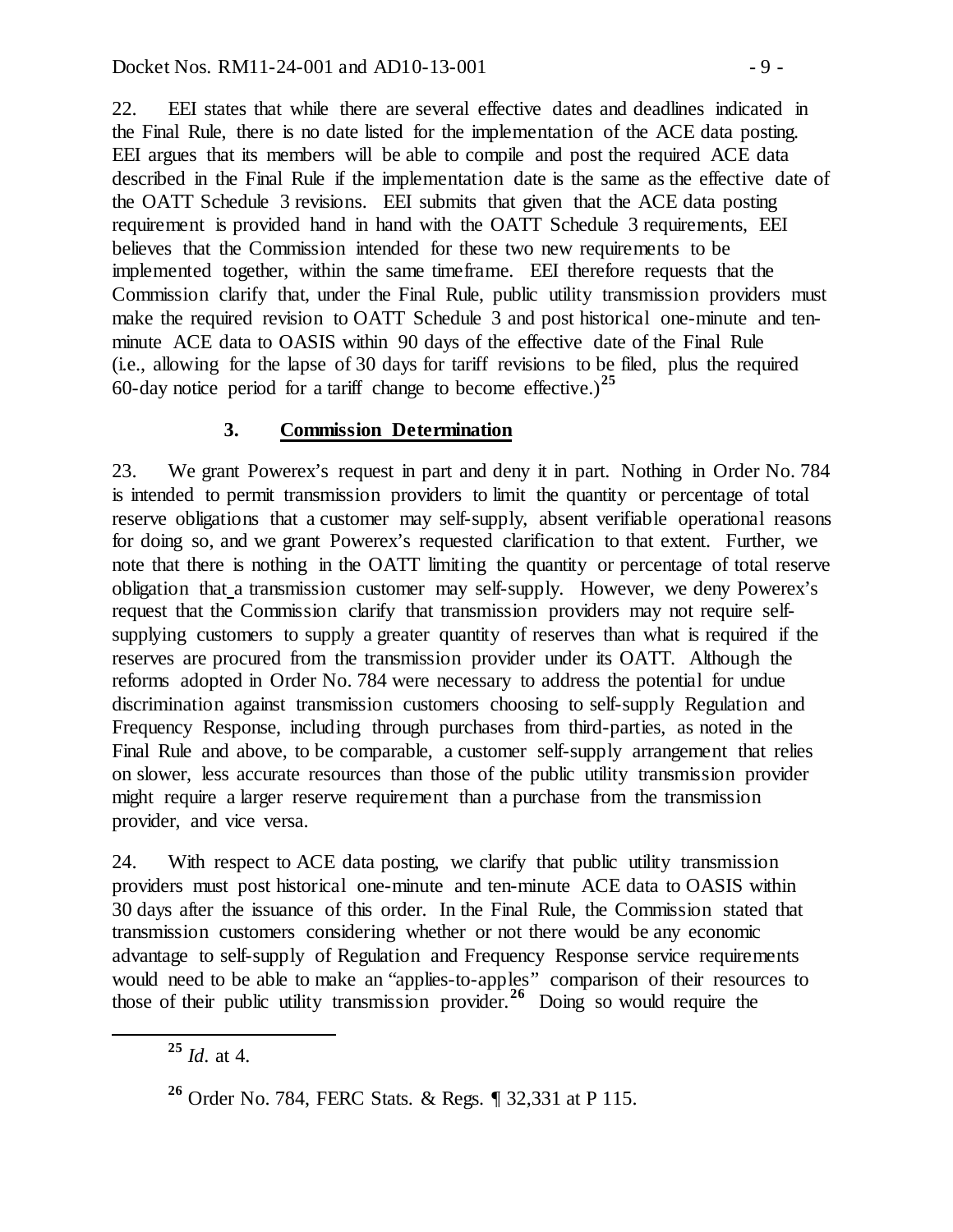transmission customer to know both the potential avoided cost of purchasing from its public utility transmission provider and some measure of the speed and accuracy of the public utility transmission provider's Regulation resources. The Commission stated that the first requirement is met through the rate filed in the public utility transmission provider's OATT Schedule 3 and the second requirement can only be met through a new OASIS posting requirement.**[27](#page-9-0)** Although we agree that the ACE data posting requirement should be provided hand in hand with the OATT Schedule 3 requirements, because the Commission did not specify an effective date in the Final Rule, we clarify that the deadline for the requirement to post the ACE data on OASIS is 30 days after issuance of this order to ensure that public utility transmission providers have adequate time to implement the Final Rule's requirements.

## **C. Accounting and Reporting Issues**

# **1. Account 555.1**

### **a. Final Rule**

25. In Order No. 784, the Commission adopted Account 555.1, Power Purchased for Storage Operations, to report the cost of power purchased for energy storage operations. This new account requires the reporting of: (1) power purchased and stored for resale; (2) power purchased that will not be resold but instead consumed in operations during the provisioning of services; (3) power purchased to sustain a state of charge; and (4) power purchased to initially attain a state of charge, with item 4 being capitalized as a component cost of initially constructing the asset.**[28](#page-9-1)**

## **b. Request for Clarification**

26. SCE states that it interprets the description and definition of Account 555.1 to be a "catch all" account within the power production classification that includes all costs of power purchased for energy storage operations regardless of whether the associated energy storage device is a power production, transmission, or distribution device. SCE asserts that for ratemaking purposes it is important for all costs related to transmission and distribution, including any associated power purchased cost, to be included in the correct rates. Accordingly, SCE seeks clarification that all costs of power purchased for energy storage operations do not have to be recorded to Account 555.1 and that power purchased costs for energy storage devices classified as transmission or distribution are recorded in the appropriate transmission and distribution operation expense accounts.**[29](#page-9-2)**

<span id="page-9-0"></span>**<sup>27</sup>** *Id*.

<span id="page-9-1"></span>**<sup>28</sup>** *Id*. PP 142 and 145.

<span id="page-9-2"></span>**<sup>29</sup>** SCE Request for Clarification at 2.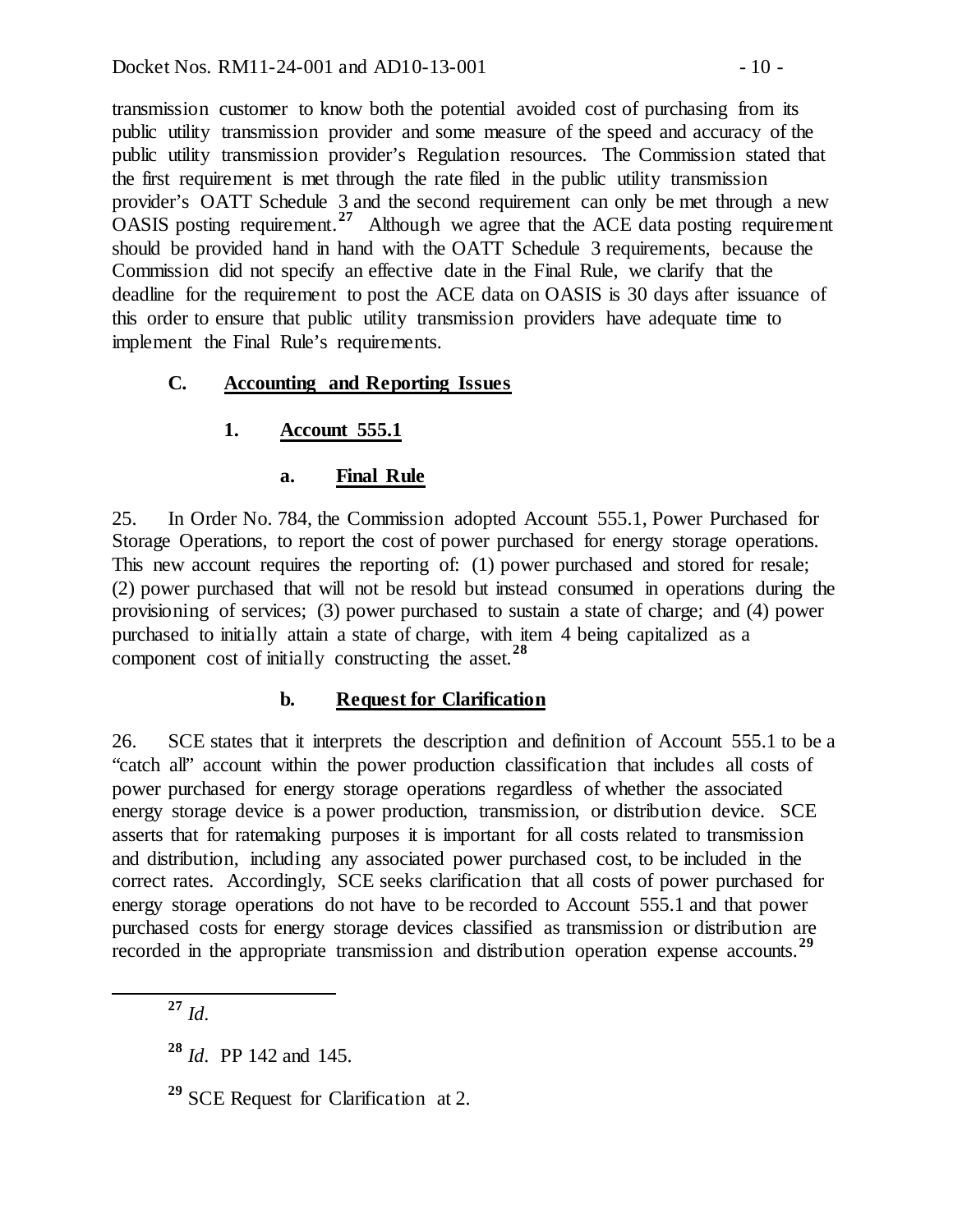Alternatively, SCE requests clarification that power purchased costs recorded in Account 555.1 associated with operation of transmission or distribution devices be assigned to the appropriate transmission or distribution function for ratemaking purposes. **[30](#page-10-0)**

### **c. Commission Determination**

27. We deny SCE's requested clarification that power purchased costs for energy storage devices classified as transmission or distribution may be recorded in transmission and distribution operation expense accounts. Account 555.1 is intended to include all costs of power purchased for energy storage operations without regard to the classification of the associated energy storage device used in operations. In Order No. 784, the Commission determined that transparency of costs associated with energy storage operations is required. However, SCE's requested clarification would reduce the transparency of power purchased costs for energy storage devices.

28. Regarding SCE's alternative request, we clarify that the accounting requirements of Account 555.1 are without prejudice to the ratemaking practice or treatment that may be afforded costs recorded in the account. Recovery of costs associated with energy storage operations must be consistent with the provisions of a utility's approved rate recovery method or mechanism.

29. We additionally note that in Order No. 784, the Commission stated that utilities transferring energy storage plant costs from an existing plant account under a particular functional classification to an adopted energy storage plant account under the same functional classification may submit a compliance filing to incorporate the energy storage plant account into existing formula rate cost recovery mechanisms.**[31](#page-10-1)** We further clarify that the energy storage operation and maintenance expense accounts, including Account 555.1, may be incorporated into existing formula rates pursuant to a compliance filing. Each utility must make its compliance filing as an eTariff filing, and the Commission will assign each utility's compliance filing a separate docket and provide interested parties an opportunity to intervene in those dockets.

## **2. Implementation Date**

#### **a. Final Rule**

<span id="page-10-0"></span>30. In Order No. 784, the Commission required utilities subject to the Commission's accounting and reporting requirements to implement the new requirements as of

**<sup>30</sup>** *Id*. at 2-3.

<span id="page-10-1"></span>**<sup>31</sup>** Order No. 784, FERC Stats. & Regs. ¶ 32,331 at PP 173-175.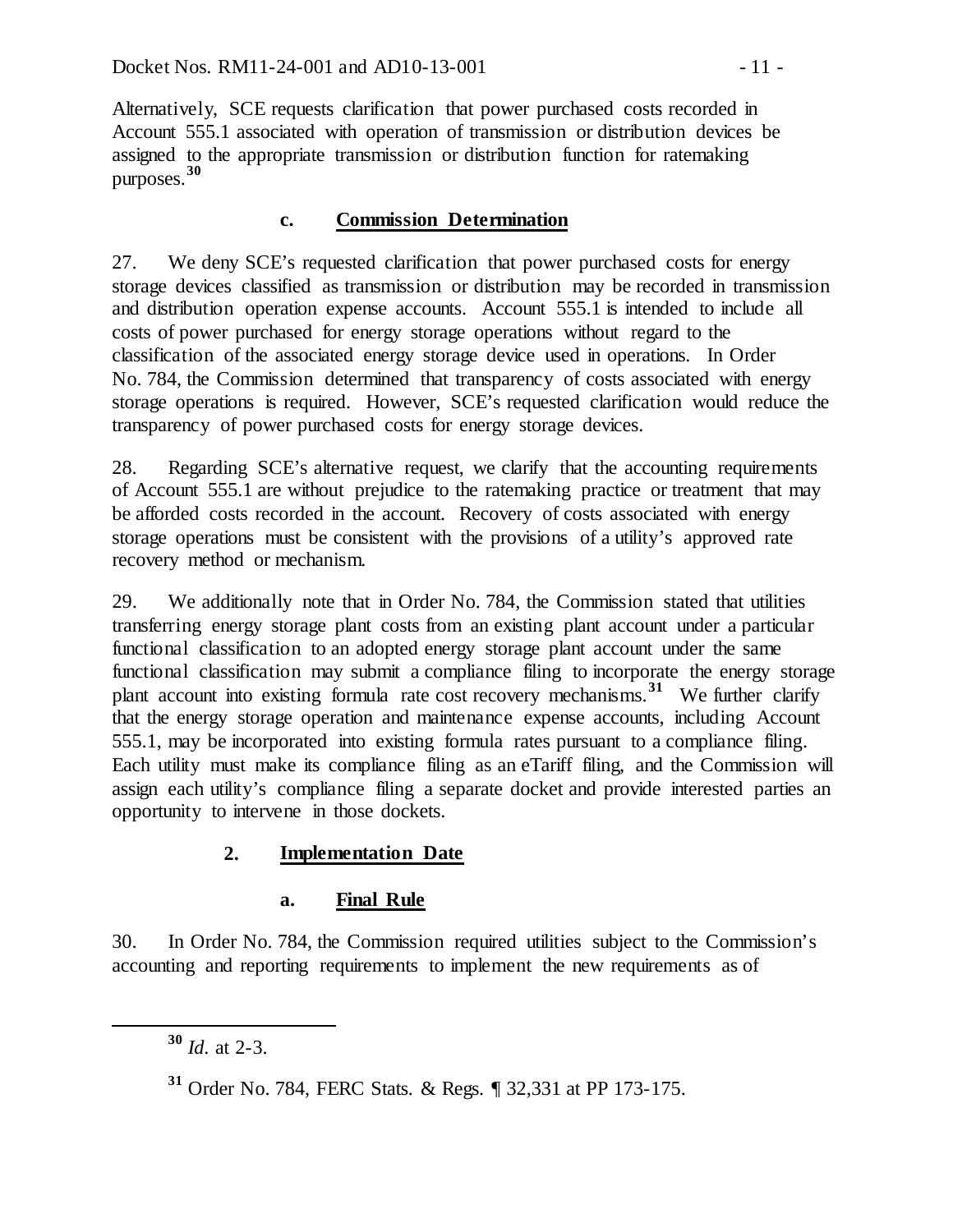January 1, 2013.<sup>[32](#page-11-0)</sup> The Commission also addressed EEI's comment that it would not be beneficial or cost effective to require utilities to retroactively amend prior year reports, and that the accounting and reporting requirements be effective prospectively only. The Commission acknowledged that there may be benefits to requiring utilities with energy storage assets to retroactively implement the requirements to provide a transparent historical record of these utilities' energy storage operations. However, the Commission determined that such historical information would not be necessary to provide oversight of these utilities' energy storage operations going forward.**[33](#page-11-1)** Consequently, rather than require utilities with energy storage assets and operations to retroactively amend and resubmit previously filed reports (i.e., FERC Form Nos. 1, 1-F, and 3-Q, Annual and Quarterly Reports), the Commission established January 1, 2013 as the implementation date.

#### **b. Request for Clarification**

31. EEI seeks further clarification of the implementation date. EEI asserts that although the Commission indicated that utilities are not required to retroactively implement the accounting and reporting requirements, the Commission nonetheless directed utilities to implement the requirements as of January 1, 2013. Further, EEI maintains that Order No. 784 repeats this requirement, along with the January 1, 2013 date, in the "Summary of Compliance and Implementation" section.**[34](#page-11-2)** EEI asks whether the Commission intended to require the accounting and reporting requirements be implemented in filings made after January 1, 2014. EEI states that the January 1, 2014 date is consistent with the Commission's statement that it would not make the reporting and accounting requirements retroactive. Therefore, EEI requests that the Commission clarify that the accounting and reporting requirements be implemented in filings made after January 1, 2014.**[35](#page-11-3)**

#### **c. Commission Determination**

32. We deny EEI's request for clarification. Order No. 784 directs utilities with energy storage assets and operations to implement the accounting and reporting requirements as of January 1, 2013, i.e., in the 2013 FERC Form Nos. 1 and 1-F that must be filed with the Commission by April 18, 2014. In its consideration of the implementation date of the requirements, including whether retroactive accounting would be required, the Commission weighed the perceived costs of implementation against the

<span id="page-11-3"></span>**<sup>35</sup>** *Id*. at 5.

<span id="page-11-0"></span>**<sup>32</sup>** 2013 Form Nos. 1 and 1-F must be filed by April 18, 2014.

<span id="page-11-1"></span>**<sup>33</sup>** Order No. 784, FERC Stats. & Regs. ¶ 32,331 at P 182.

<span id="page-11-2"></span>**<sup>34</sup>** EEI Motion for Clarification at 4.